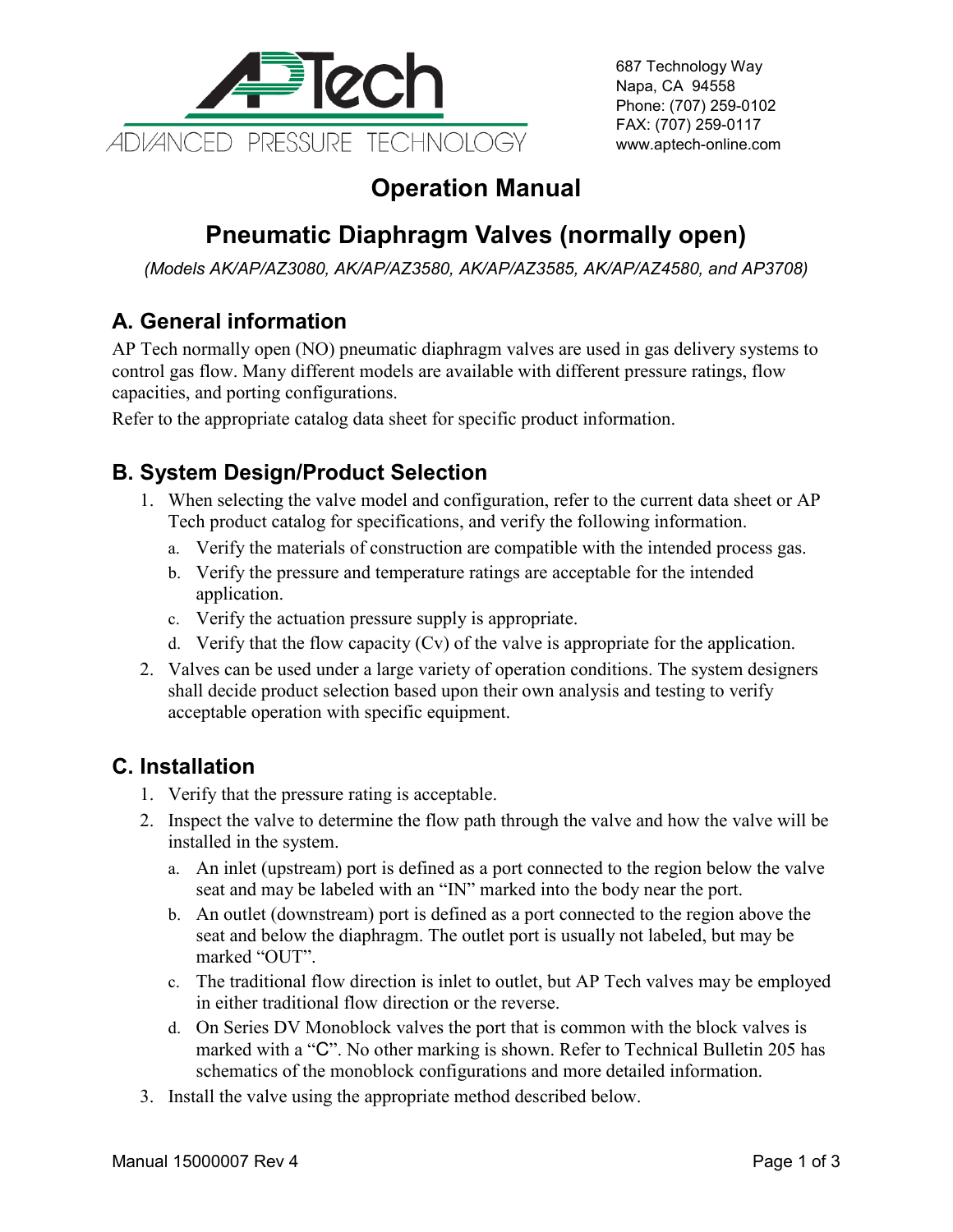- a. For tube stub connections, weld connectors or other components to the tube stubs per standard industry practice (reference SEMI standard F78).
- b. For metal face seal connectors, assemble connections per standard practice described by fitting supplier (typically 1/8 turn past finger tight).
- c. For compression-type connectors, insert the tube into the fitting until it stops. Tighten the fitting by applying 1-1/4 turns of nut rotation.
	- i) For reinstallation, mark the nut and the valve body before disassembly. This will allow the nut to be returned to the original assembly position. Insert the tube and attached ferrules into the fitting until fully seated. Rotate the nut until it is returned to the original assembly position, and tighten slightly beyond marked position.
- d. Most valves can be attached to panels or mounting plates using the 10-32 or M5 female thread mounting holes located in the bottom of the body (valves with M5 mounting holes will be marked with a "5" on the bottom of the body). Special configurations or multi-valve blocks may not have mounting holes or may have different size holes. Refer to the specific data sheet or Technical Bulletin for detailed mounting information.
- 4. Connect a nitrogen or clean dry air actuation pressure supply to the valve actuator connection. The connection may be a 1/8 NPT female thread, 10-32 female thread, or an M5 female thread depending on the valve model.
- 5. After installation, perform a leak test of all connections and welds per standard industry practice (reference SEMI standard F1).

#### **D. Indicating Switch Option Installation**

- 1. IS option for AK/AP/AZ3080:
	- a. Review the following specifications to verify the switch is appropriate for the installation.

| Switch model          | OKI Sensor ORT551                                                                          |
|-----------------------|--------------------------------------------------------------------------------------------|
| Switch type           | <b>SPDT</b>                                                                                |
| Operating temperature | -40 to 80 $\mathrm{C}$                                                                     |
| Supply voltage        | 30 VDC max.                                                                                |
| Power                 | 3 VA max.                                                                                  |
| Switching current     | 0.2 A max.                                                                                 |
| Carrying current      | $0.5$ A max.                                                                               |
| Life expectancy       | Up to $5,000,000$ cycles at 1.2 VA                                                         |
| Connectors            | Stranded 24 AWG wire (blue, black, and<br>brown leads), $10 \text{ ft} (3 \text{ m})$ long |